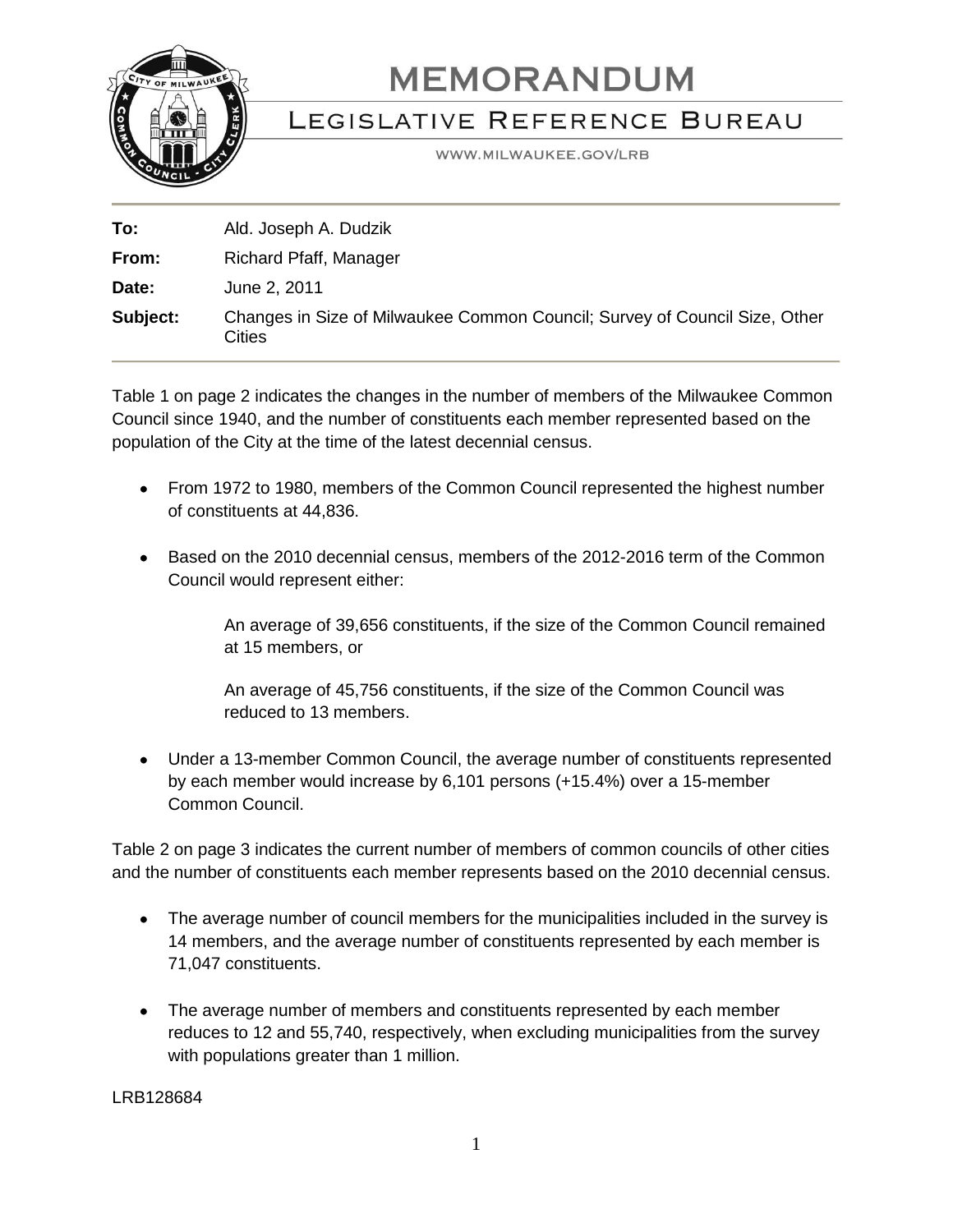|       | Decennial  | Number of      | Population per |
|-------|------------|----------------|----------------|
| Year  | Census     | Council        | Council        |
|       | Population | <b>Members</b> | Member         |
| 1940  | 587,472    | 27             | 21,758         |
| 1950  | 637,392    | 27             | 23,607         |
| 1956  |            | 20             | 31,870         |
| 1960  | 741,324    | 20             | 37,066         |
| 1964  |            | 19             | 39,017         |
| 1970  |            | 19             | 37,756         |
| 1972  | 717,372    | 16             | 44,836         |
| 1980  | 636,212    | 16             | 39,763         |
| 1990  | 628,088    | 16             | 39,256         |
| 1992  |            | 17             | 36,946         |
| 2000  | 596,974    | 17             | 35,116         |
| 2004  |            | 15             | 39,798         |
| 2010  | 594,833    | 15             | 39,656         |
| 2012* |            | 13             | 45,756         |

Table 1. Changes in Size of Common Councils since 1940, Number of Constituents Represented per Member.

Source: Legislative Reference Bureau Library Services research.

\*Indicates proposed reduction in size of Common Council under CCFN 110063.